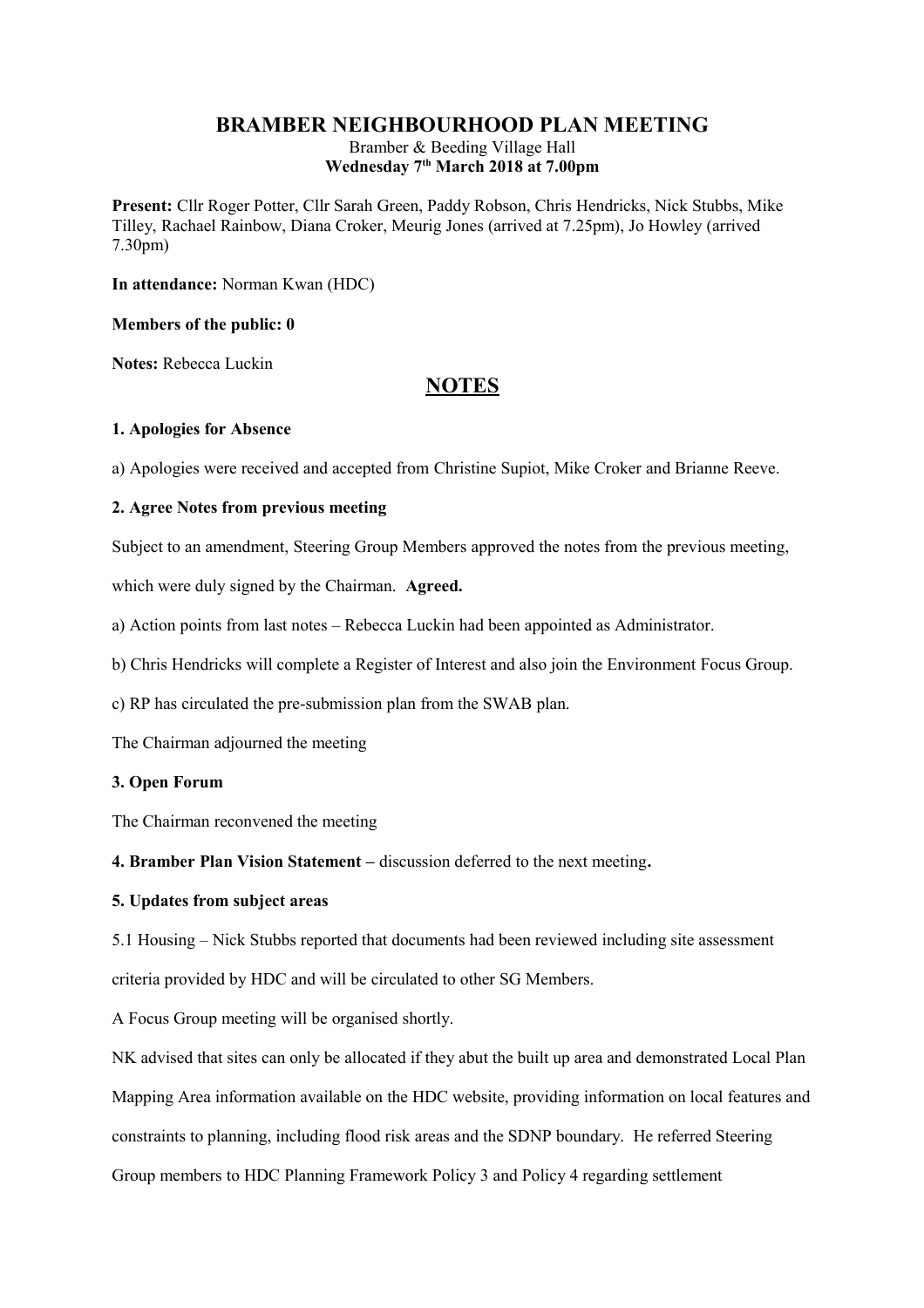classification and expansion. Sites can be screened out if they do not conform to policy. He advised that Policy 27 regarding settlement coalescence, may apply to Clay's Field and referred the Steering Group to Policy 15 regarding housing allocations within Horsham District for the period 2011 – 2031. A Housing Need Assessment will calculate a proportion of housing for Bramber. Committee members noted that capacity for three sites had been identified in the SHELAA for Bramber. A Call for Sites will be undertaken. Any sites offered, which are sited within the National Park, will be referred to the SDNPA. Sites for allocation must be able to accommodate at least six dwellings (approximately .25 ha). Sites accommodating less would be subject to the usual planning process. NK provided NPPF guidance regarding designation of Green Spaces.

Regarding the Call for Sites, a notice will be placed in the local newsletter, on noticeboards, websites and through contact with local agents and contact with owners of previous sites, with a six week response period.

NK recommended that the previous SWAB plan should not form the basis of the new plan.

NK recommended that a survey of residents will be undertaken. HDC will offer a 'health check' prior

to Regulation 14 and make recommendations as necessary.

| Action | <b>Circulate HDC Sites Assessment to SG Members</b> | <b>Nick Stubbs</b>      |
|--------|-----------------------------------------------------|-------------------------|
| Action | <b>Undertake Housing Need Assessment</b>            | <b>Locality / AECOM</b> |
| Action | Plan call for sites / next agenda                   | <b>Housing FG</b>       |
| Action | Plan resident survey / next agenda                  | <b>Steering Group</b>   |
|        | Norman Kwan left the meeting at 8.40pm              |                         |

#### **Due to lack of time, Steering Group Members agreed to defer discussion of all but essential**

#### **agenda items to the next meeting**

5.2 Environment – discussion deferred to the next meeting.

5.3 Tourism, Commerce and Heritage – discussion deferred to the next meeting.

5.4 Transport, Roads, Bridleways and Footpaths – discussion deferred to the next meeting.

5.5 Addition of Community Facilities & Infrastructure subject area – discussion deferred.

### **6. Project Plan**

#### **Due to time constraints, Steering Group members agreed steps over next 6 weeks:**

a) Steering Group to present to members of the public at the Annual Parish Meeting on  $11<sup>th</sup>$  April

2018 – a flyer will be posted to each household and on the Parish Council website.